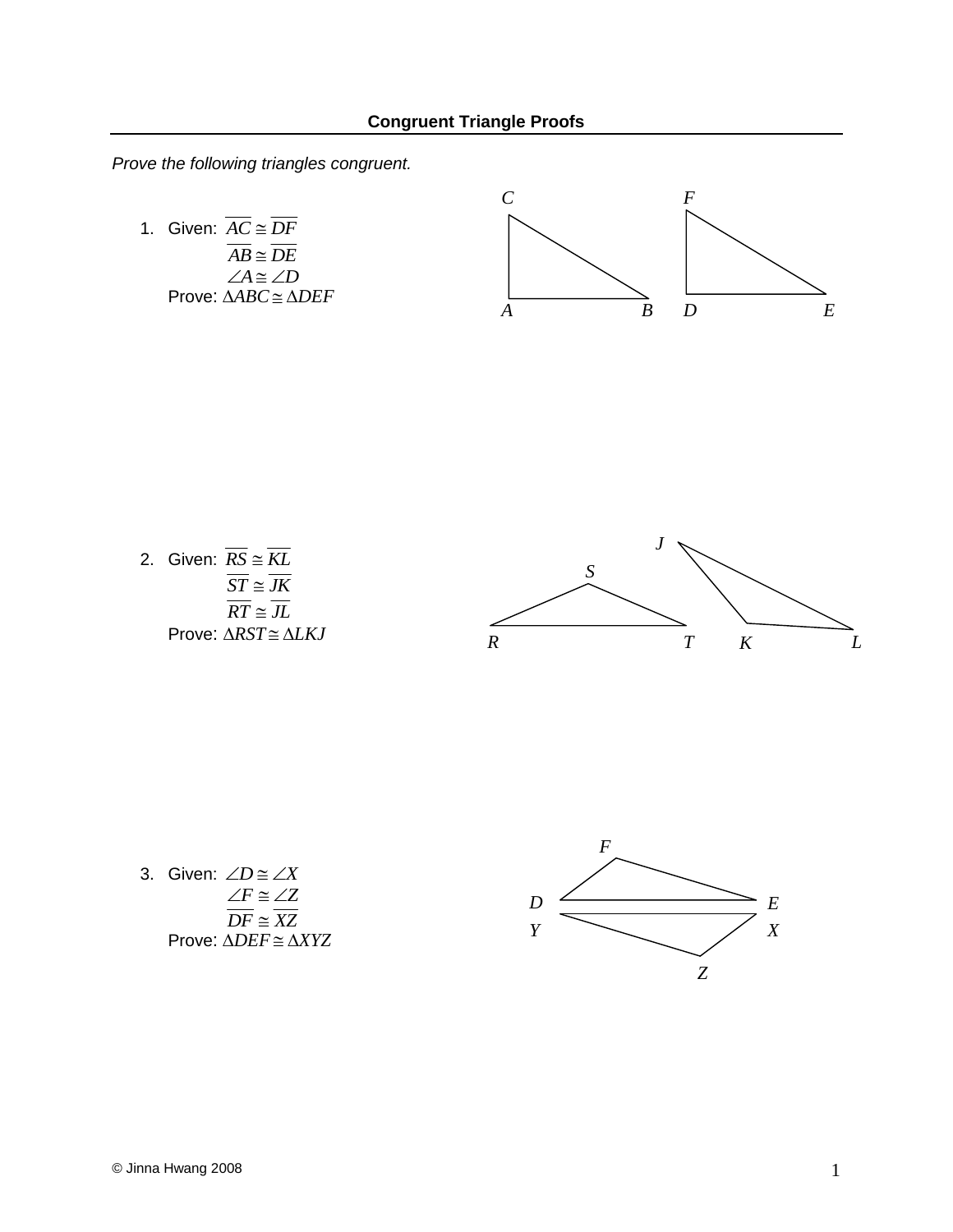

5. Given:  $AC \cong BD$  $\angle A \cong \angle D$ <br> $\angle ACE \cong \angle DBF$ Prove: ∆*ACE* ∆*DBF*



6. Given:  $AC \cong BD$  $\overline{AE} \cong \overline{DF}$  $\angle A \cong \angle D$ Prove:  $\triangle CAE \cong \triangle BDF$